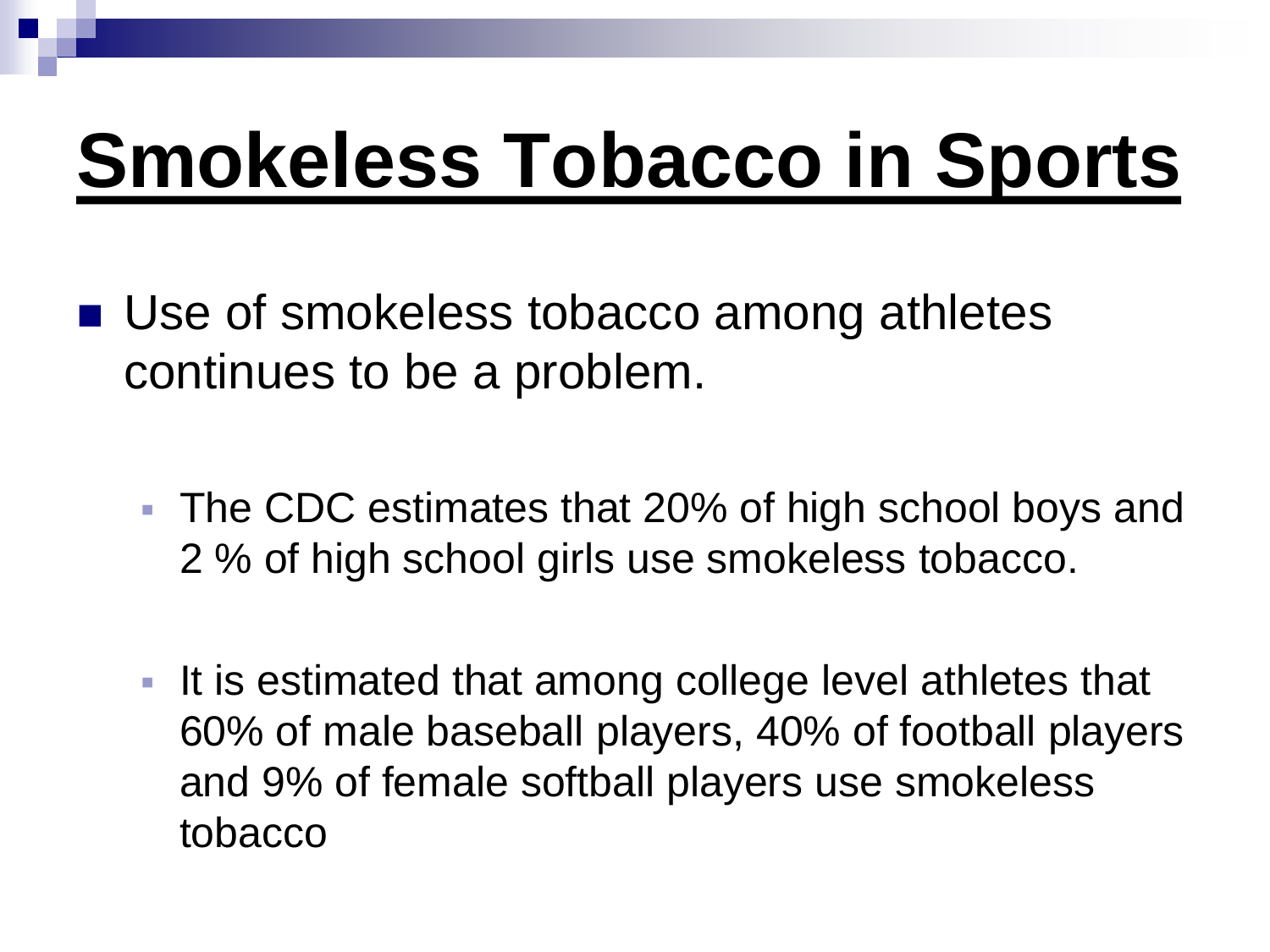# **Smokeless Tobacco in Sports**

- What is smokeless Tobacco?
	- Smokeless tobacco is a nicotine product, it is also called chewing tobacco, chew, chaw, dip, plug
	- If comes in 2 forms: snuff and chewing tobacco
		- Snuff is a fine grain tobacco that comes in a round tin, it can be either a small tea like bag or loose in the tin
		- Chewing tobacco usually is a shredded, twisted or bricked tobacco leaves that usually comes in a pouch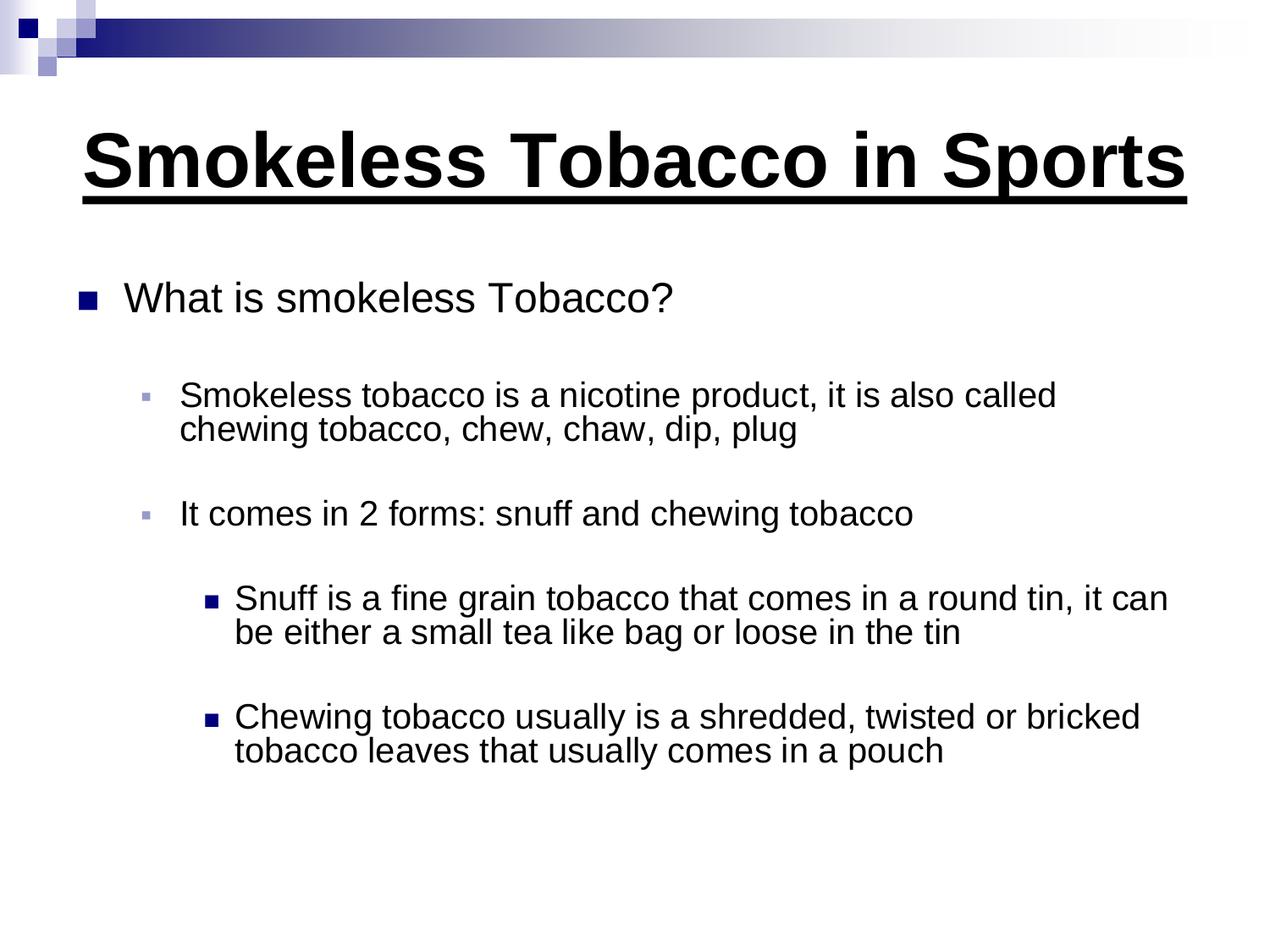# **Did you know ?**

#### The nicotine contained in 1 can of snuff is equal to that contained in 5 packs of cigarettes !



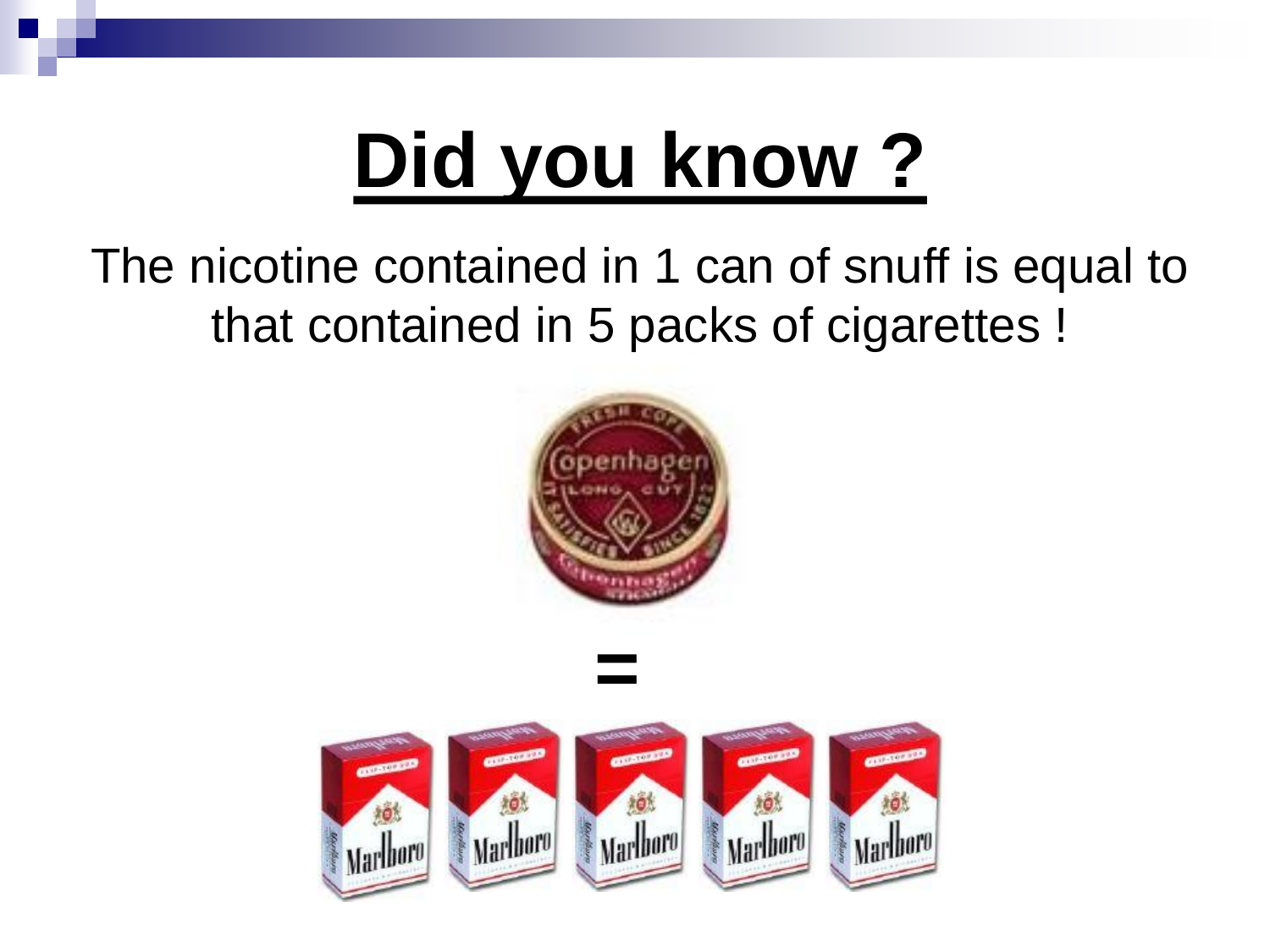# **Did you know ?**

- **Besides Nicotine, which is the main drug the** user derives from the tobacco, Smokeless tobacco contains 28 cancer-causing agents !
	- *Some of those agents are N*–nitrosamino acids, volatile *N* nitrosamines, benzo(a)pyrene, volatile aldehydes, formaldehyde, acetaldehyde, crotonaldehyde, hydrazine, arsenic, nickel, cadmium, benzopyrene, and polonium–210.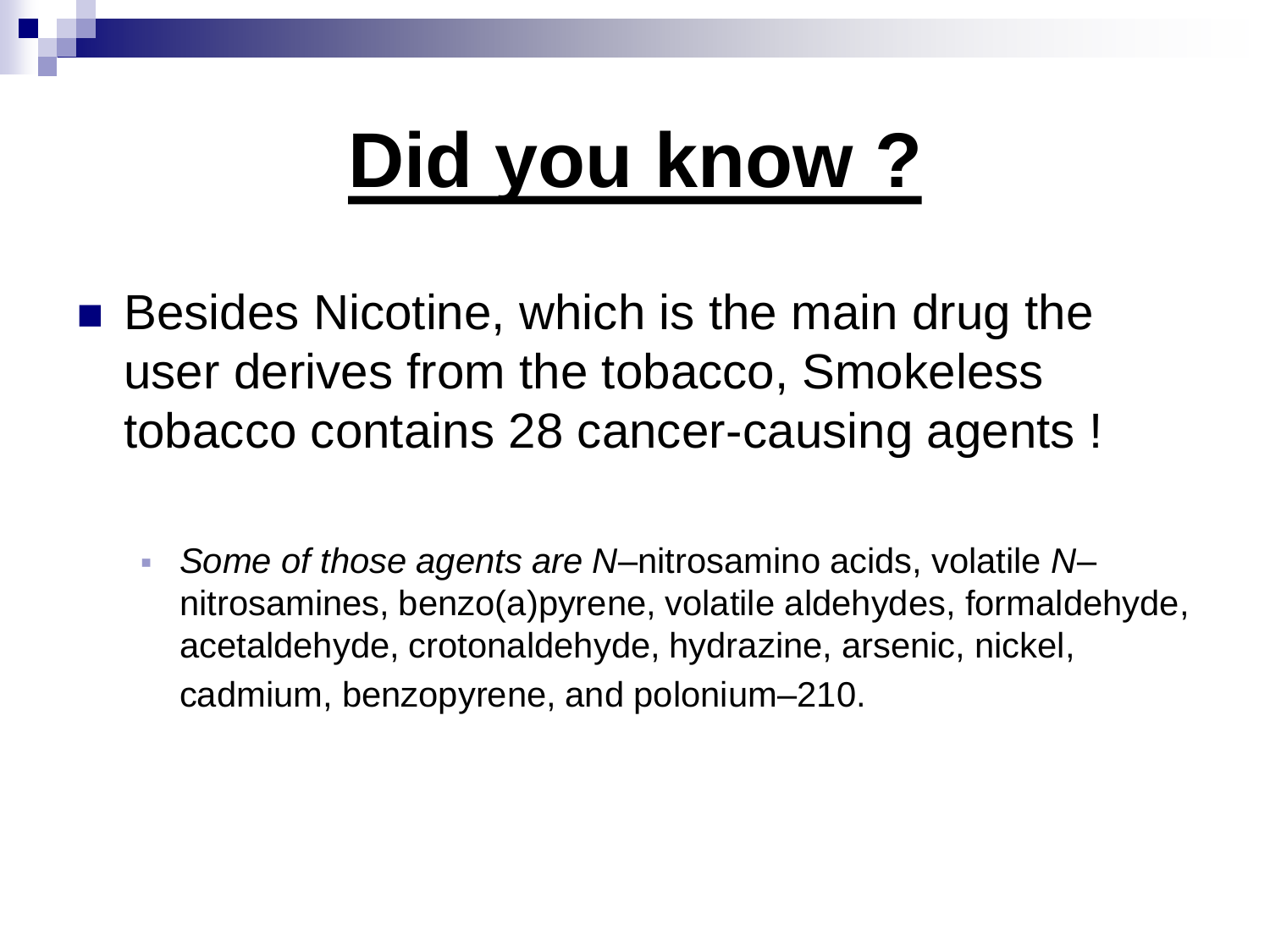### How it affects the athlete?

• **Contrary to the fact, Many athletes believe that the use of tobacco products enhances their performance.**

• **When first taken the Nicotine in tobacco initially causes an unnatural rapid release of adrenaline**

**Rapid heartbeat Increased blood pressure Rapid, shallow breathing**

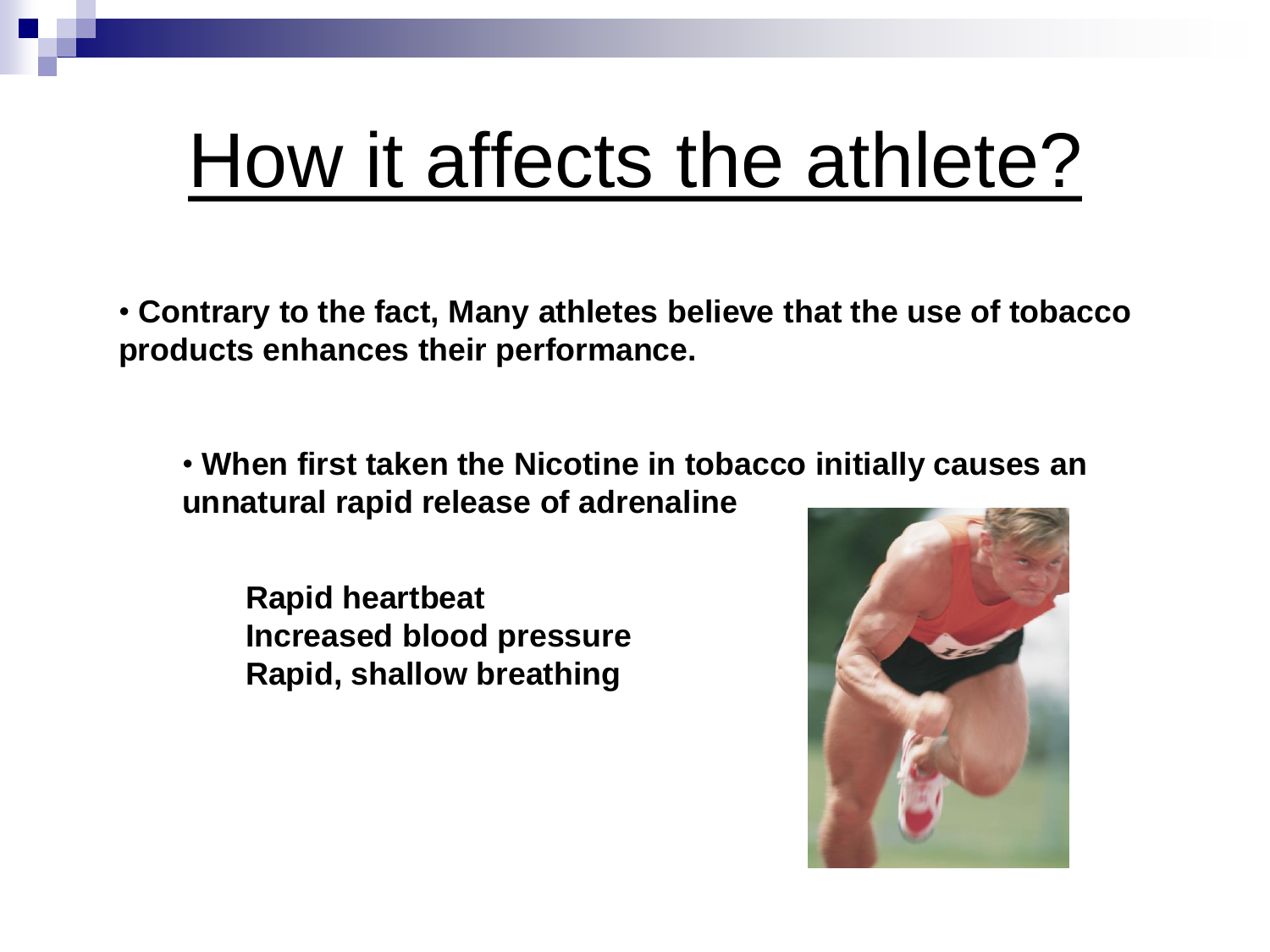## How it affects the athlete?

- **Shortly after the release of adrenaline, and when the** nicotine wears off, the brain stops releasing positive neurotransmitters and the user feels tired, depressed and down.
	- Depending on the time of use, this can significantly impact the athletes performance.

 **Example:** A football player has a dip prior to the start of a game, after the 1st quarter the players performance begins to decline, due to a lack nicotine. We all know the results of poor performance.

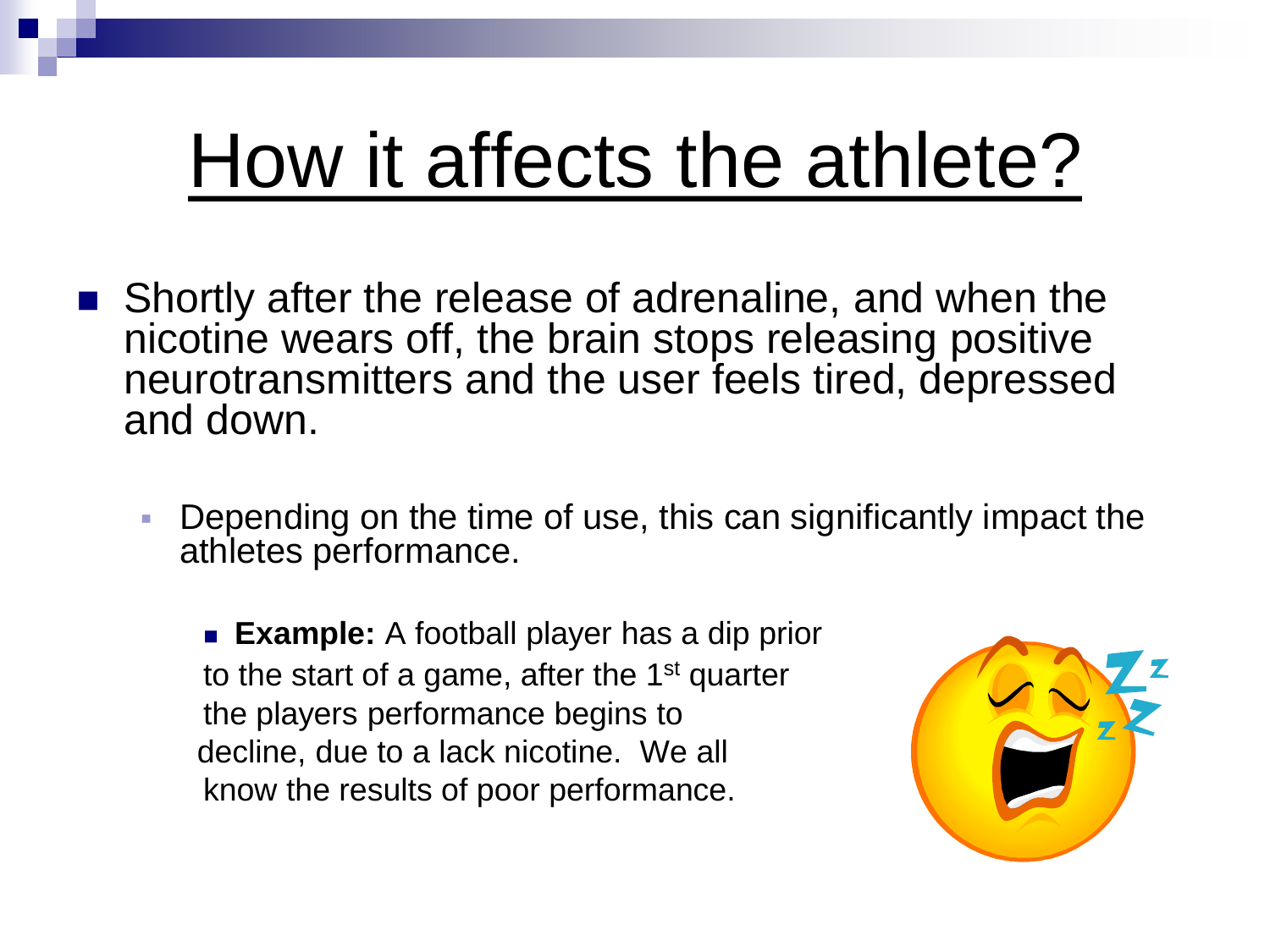#### Long term affects

#### **In addition to mouth cancer, gum and tooth disease,**

Tobacco use is associated with increased risk of peptic ulcers and coronary artery disease